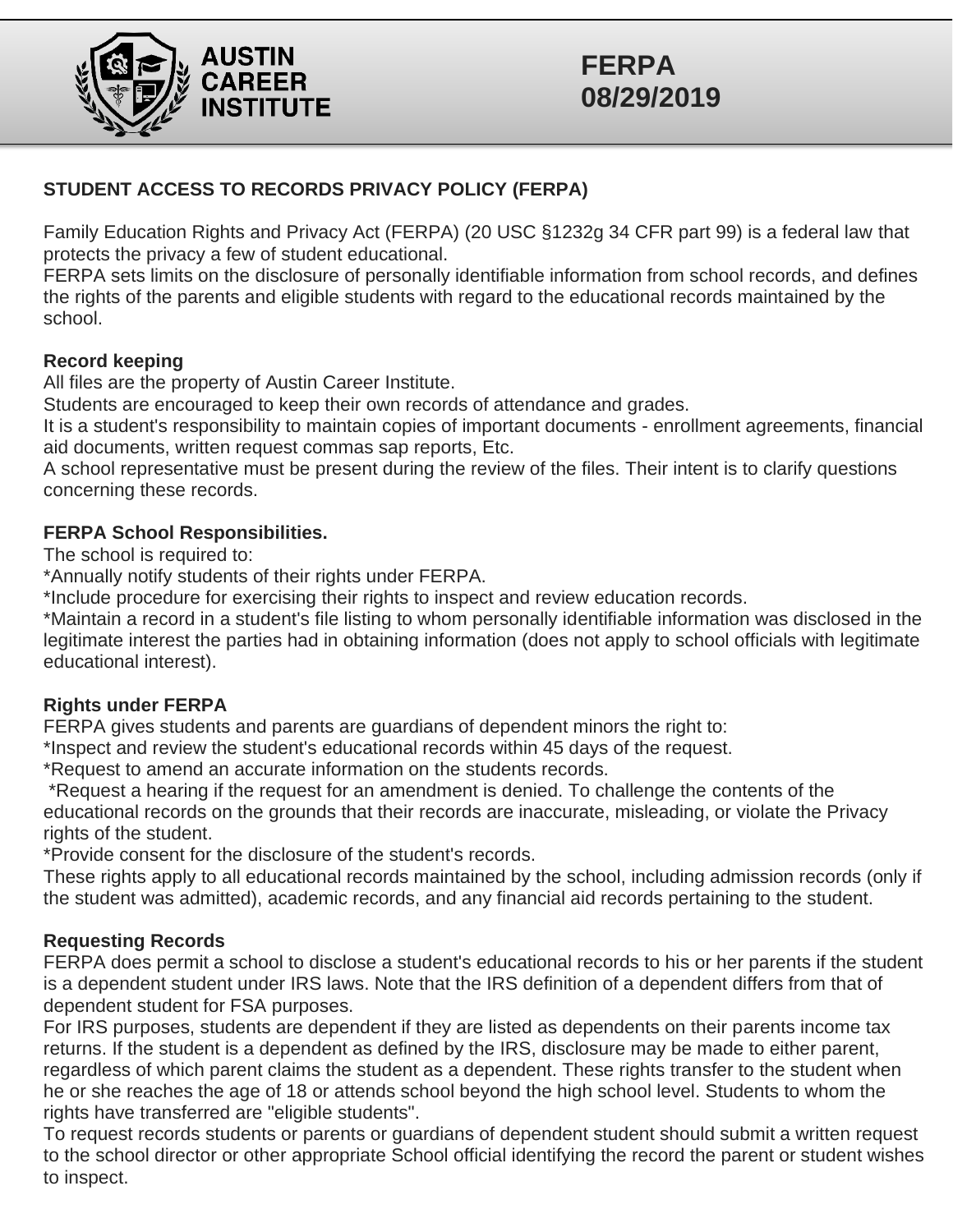The school official will make arrangements for access and notify the parent or student of the time and place where the records may be inspected. If the records are not maintained by the school official to whom the request was submitted, that official shall advise the parent or student of the correct person to whom the request should be addressed. The school provide the parent or student with copies of educational records within 45 days of the receipt of a request.

Educational records, including transcripts and diplomas, will not be released to any student who has a delinquent financial obligation to the school.

# **Requesting an Amendment**

Students or parents or guardians of dependent students have the right to request that his school correct records, which they believed to be inaccurate, misleading, are violation of the students right to privacy. A student or parent or guardian of a dependent student seeking to amend a record should submit a written request to the institutions official responsible for the record, clearly identifying the part of the record in question and specifying why should be changed.

If the school decides not to amend the record as requested, the school notifies the student or parent or guardian of a dependent minor student in writing of the decision and they have the right to a formal hearing regarding the request for Amendment. Information regarding the hearing procedures will be provided to the student or parent or Guardian of a dependent student when notified of the right to a hearing.

After the hearing, if the school still determined not to amend the record, student or parent or guardian of a dependent student has the right to place a statement with a record-setting forth his or her view regarding the contested information.

# **Providing Written Consent for Disclosure**

A student must provide written consent before the school may disclose personally identifiable information from the student's educational records except under special conditions described below. Written consent must:

\*State the purpose of the disclosure. Specify the records that may be disclosed.

- \*Identify the party are class of parties to whom the disclosure may be made.
- \*Be signed and dated.

If the consent is given electronically, the consent form must:

\*Identify and authenticate a particular person as a source of electronic consent.

\*Indicate that person's approval of the information contained in the request.

# **FERPA Disclosure Exceptions**

FERPA regulations allow exceptions where the school may disclose personally identifiable information from the students file without prior written consent to the following parties or under the following conditions, (34 CFR §99.31.)

\*School officials with legitimate educational interest.

\*US comptroller General, US attorney general, and US Department of Education.

\*Authorized organizations conducting educational research.

- \*Alleged victim of a crime.
- \*Parent of a dependent student as defined by the IRS.

\*Parent of a student under 21 regarding the violation of a law regarding alcohol or abuse.

- \*Other schools to which a student is transferring
- \*Specified officials for audit or evaluation purposes
- \*Appropriate parties in connection with financial aid to a student
- \*Organizations conducting certain studies for or on behalf of the school
- \*Accrediting organizations
- \*To comply with a judicial order or lawfully issued subpoena
- \*Appropriate officials in cases of health and safety emergencies
- \*State and local authorities, within a juvenile justice system, pursuant to specific State law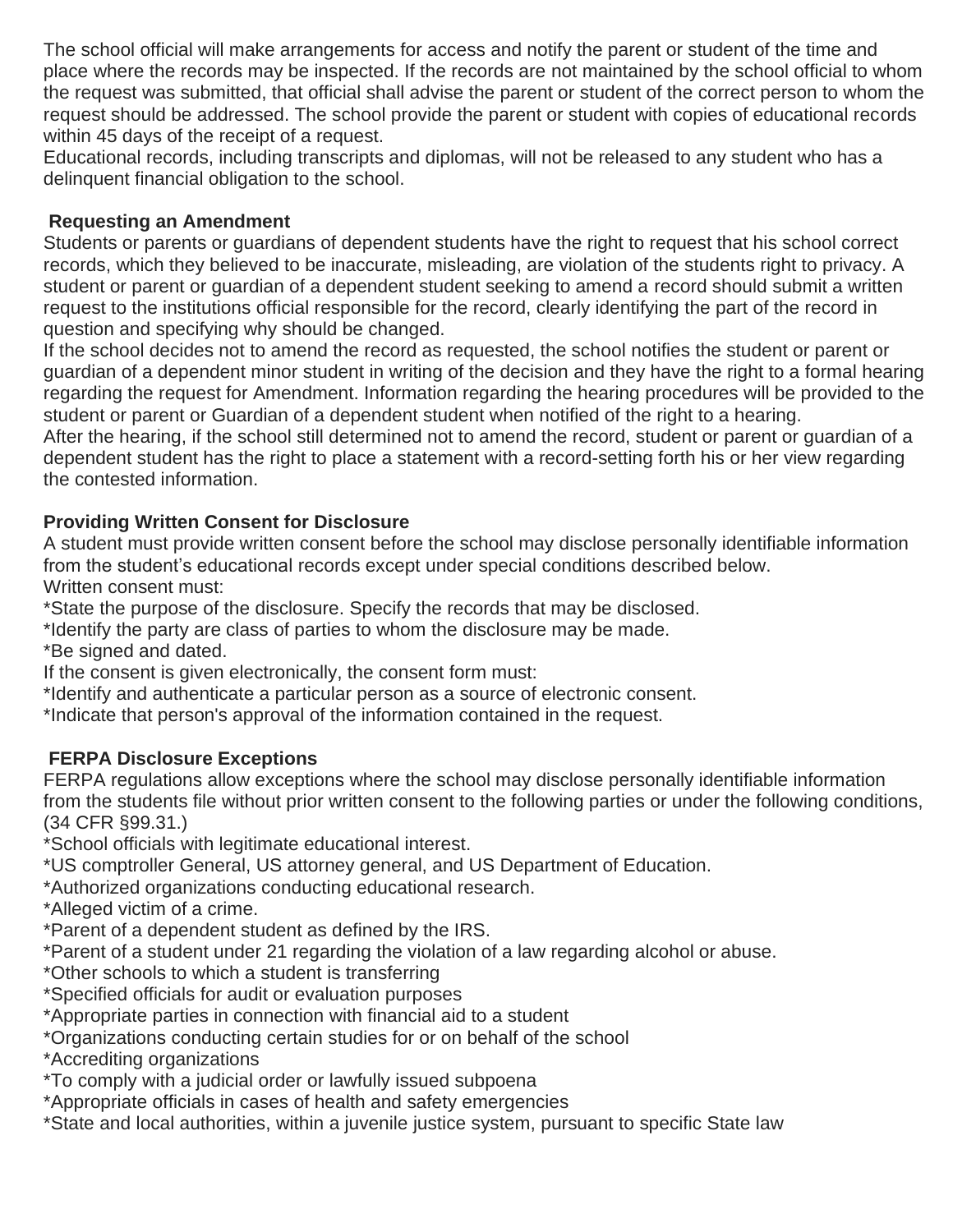## **Disclosures to School Officials**

The School discloses Educational records without a students prior consent under the FERPA exception for disclosure to school officials with legitimate educational interest.

The school official is a person employed by the institution in the administrative, supervisory, academic our research, our support staff person, a person of company with whom the institution has contracted as its agent to provide a service instead of using institution employees or officials such as an attorney, auditor, or collection agent;) a person serving on The Board of Trustees, or students serving on an official committee, such as a disciplinary or grievance committee, or assisting another school official in performing his or her tasks.

A school official has a legitimate educational interest if the official needs to review an education record in order to fulfill his or her professional responsibilities for the institution.

## **Disclosures may be made to:**

\*School officials, including learning leaders, who have legitimate education interest. \*Officials of another school, where the student receives services or seeks to enroll.

## **Disclosures to government agencies**

Disclosures may be made to authorized representatives of the US Department of Education for audit, evaluation, and enforcement purposes. Authorized representatives include employees of the department such as employees at the office of federal student aid, the Office of Postsecondary Education, the office for civil rights, and the national Center for educational statistics as well as firms that are under contract to the Department to perform certain administrative functions or studies.

Disclosures regarding application for or receipt of financial aid may only be made if the student's information is needed to determine the amount of the aid, the conditions for the aid, the student's eligibility for the aid, or to enforce the terms or conditions of the aid.

The school may release personally identifiable information regarding a non-immigrant student classified as "F, "J", or 'M' to US Immigration and Customs Enforcement and compliance with the student exchange visitor information system program without violating FERPA.

### **Disclosures in response to subpoenas and court orders**

FERPA permit schools to disclose education records, without the student's consent, in order to comply with a lawfully issued subpoena or court order. In most cases, the school must take a reasonable effort to notify the student who is the subject of the subpoena or court order before complying, so that the student make seek protective action. However, the school does not have to notify the student if the court or issuing agency has prohibited such disclosure.

The school may also disclose information from educational records, without the consent or knowledge of the student, to representatives of the US Department of Justice in response to a ex parte order issued in connection with the investigation of crimes of terrorism.

## **Documenting the disclosures of information**

Except as noted below, the school must keep a record of each request for access and each disclosure of personally identifiable student information. The record identifies the parties requested the information and their

legitimate interest in the information. This record is maintained in the students file as long as the educational record is kept.

Transcripts will not be issued if the student has an outstanding balance.

## **Filing a complaint**

Students have the right to file a complaint with the US Department of Education concerning the alleged failures by the school to comply with the requirements of FERPA. The address of the office that administers FERPA is: